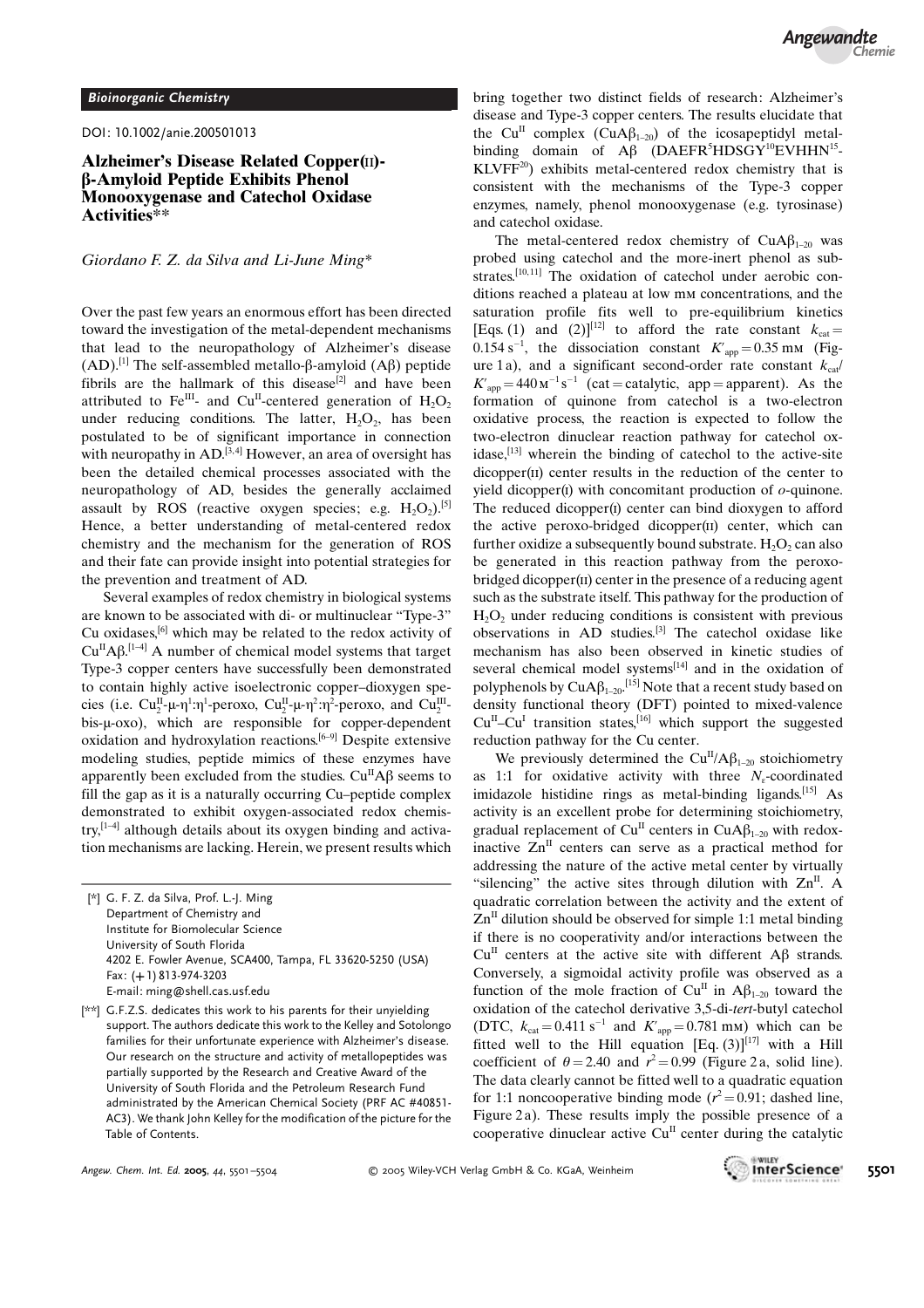## Communications



Figure 1. a) Saturation profile for the oxidation of phenol  $($ , deuterated phenol ( $\Box$ ), and catechol ( $\bullet$ ) in the absence of H<sub>2</sub>O<sub>2</sub>. b) The effect of the concentration of  $H_2O_2$  on the first-order rate constant  $k_{\text{cat}}$ toward the oxidation of phenol  $(\blacksquare)$  and catechol  $(\lozenge)$ . c) The production of o-quinone from phenol in the absence of  $H_2O_2$  is monitored by the increase in the absorption as a result of the formation of its adduct with 3-methyl-2-benzothiazolinone hydrazone (MBTH). d, e) Hanes plot analysis of kinetic data from parts (a) and (b), with  $[H_2O_2]=0$ , 5, 10, 20, and 30 mm from top to bottom.

oxidation of catechol by  $CuA\beta_{1-20}$ , consistent with the catalytic cycle of catechol oxidase.<sup>[13]</sup>

The presence of the reactive oxygen species  $H_2O_2$  (25 mm) significantly enhances the turnover and catalytic efficiency of CuA $\beta_{1-20}$  toward catechol oxidation, yielding  $k_{\text{cat}} = 0.531 \text{ s}^{-1}$ and  $K'_{app} = 0.342$  mm, and a significant second-order rate constant  $k_{\text{cat}}/K' = 1.51 \times 10^3 \text{m}^{-1} \text{ s}^{-1}$  from the Hanes plot [Eq. (4) and Figure 1e]<sup>[18,19]</sup> for a random two-substrate reaction, in which the binding of the two substrates  $H_2O_2$ and catechol are independent of each other. Note, the secondorder rate constant for catechol oxidation is only about



Figure 2. Oxidative activity of  $CuA\beta_{1-20}$  toward the oxidation of a) DTC and b) phenol in the absence of  $H_2O_2$  as a function of the mole fraction of Cu<sup>II</sup> at a constant total concentration of Cu<sup>II</sup> and Zn<sup>II</sup> at pH 7.0 and 25 °C. The solid lines show the fit to the Hill equation, and the dotted lines are the fits to a quadratic binding pattern with a metal/ligand ratio of 1:1.

20 times lower than that for catechol oxidase extracted from gypsywort.[20] This pathway is consistent with the so-called peroxide shunt in the action of catechol oxidase in the presence of  $H_2O_2$  for which a  $Cu_2^H$ - $\mu$ - $\eta$ <sup>2</sup>: $\eta$ <sup>2</sup>-peroxo intermediate is proposed to be the active species.[6] The oxidation of catechol to form o-quinone in the absence and presence of  $H_2O_2$  exhibits remarkable rate accelerations  $(3.25 \times 10^5$  and  $1.12 \times 10^6$  fold, respectively) in terms of the first-order rate constant  $k_{\text{cat}}$  relative to that for aerobic autooxidation of catechol in the absence of CuA $\beta_{1-20}$  ( $k_{o} = 4.74 \times 10^{-7} \text{ s}^{-1}$ ).

Owing to their inertness, metal-centered hydroxylation of phenol and its derivatives, particularly polychlorophenols, poses some challenging tasks in chemical synthesis and environmental detoxification and remediation<sup>[21]</sup> and may provide further insight into the action of those metalloenzymes for the monooxygenation of arenes.<sup>[8,22]</sup> Besides the oxidation of catechol described above, phenol was hydroxylated and oxidized by  $CuA\beta_{1-20}$  in the presence of a saturating amount of  $H_2O_2$  (> 50.0 mm). The formation of *o*-quinone exhibited rate and dissociation constants of  $k_{\text{cat}} = 0.213 \text{ s}^{-1}$ and  $K'_{app} = 1.31$  mm, respectively, and  $k_{cat}/K' = 457 \text{ m}^{-1} \text{s}^{-1}$ from the Hanes plot (Figure 1a and d). This result represents a remarkable  $4.6 \times 10^6$ -fold rate acceleration for the hydroxylation/oxidation of phenol to form  $o$ -quinone in terms of  $k_{\text{cat}}$ relative to that for aerobic autooxidation of phenol ( $k_0 = 4.6 \times$  $10^{-8}$  s<sup>-1</sup>). This reaction is expected to take place according to a dinuclear mechanism similar to the hydroxylation and oxidation of tyrosine by the dicopper enzyme tyrosinase, in which the active center is believed to contain dinuclear  $\mu$ - $\eta^2$ : $\eta^2$ -peroxo-Cu<sup>II</sup> species on the basis of spectroscopic studies.<sup>[8,16]</sup>

Cooperativity of  $H_2O_2$  in the oxidation of both catechol and phenol in terms of  $k_{\text{cat}}$  is observed upon titration of  $H_2O_2$ and is reflected in the sigmoidal activity profile with respect to the concentration of  $H_2O_2$  (Figure 1b). The data from the oxidation of catechol and phenol by  $H_2O_2$  fit well to the Hill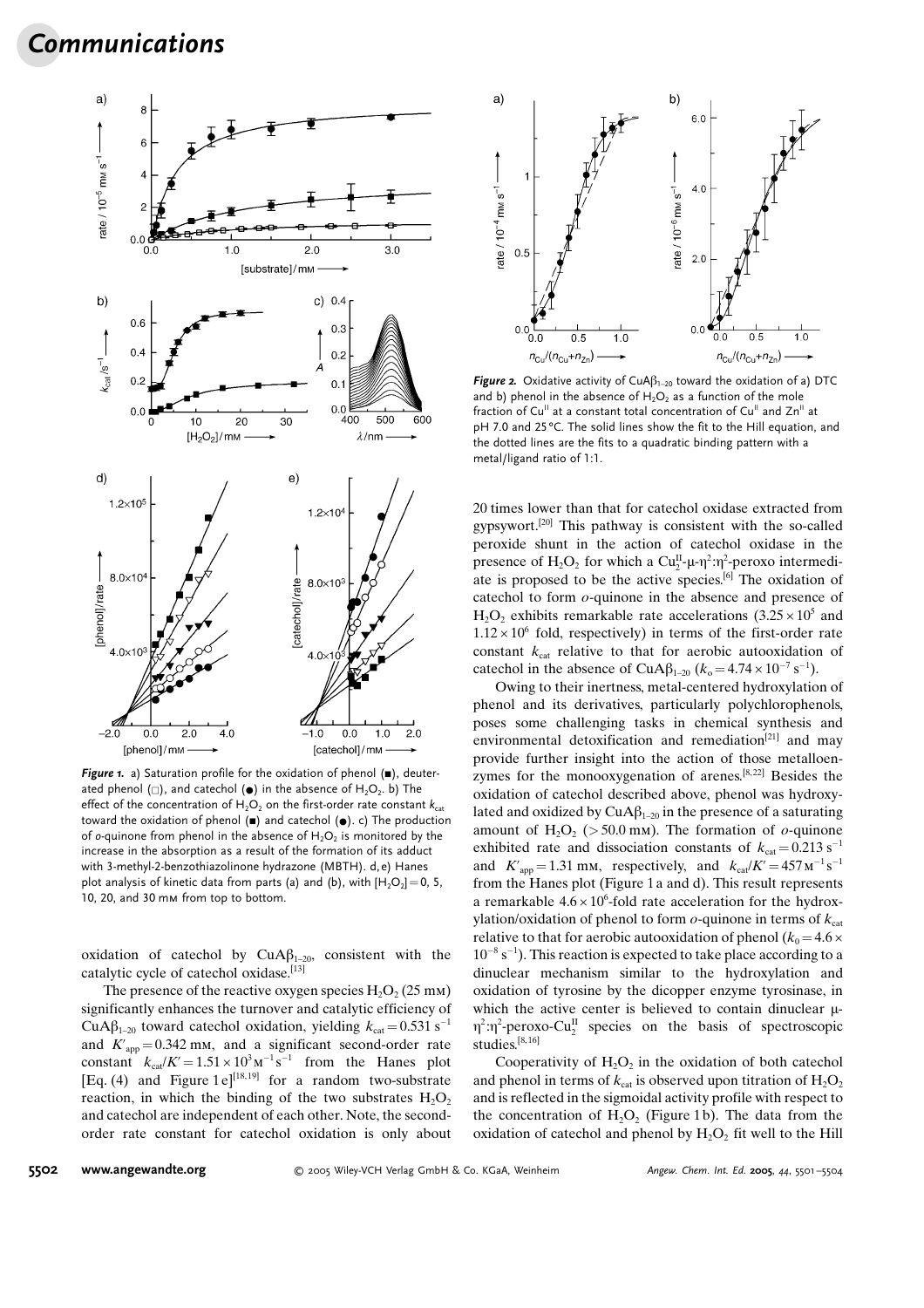equation [Eq. (3)], yielding Hill coefficients of  $\theta = 2.23$  and 1.78, respectively. Moreover, fitting of the rates to a random two-substrate reaction mechanism yields corrected  $K'$  values of 2.07 and 2.10 for phenol and catechol, respectively, and a cooperativity index based on the ratio  $K'_{\text{app}}/K'$  of 1.70 for  $H<sub>2</sub>O<sub>2</sub>$  in both phenol and catechol oxidation reactions. These values suggest a small cooperativity of  $H_2O_2$  and the independent binding of  $H_2O_2$  and phenol or catechol to the active center.

Of particular interest is the observation of a scarcely reported process, namely, aerobic Cu<sup>II</sup>-centered hydroxylation and oxidation of phenol in the absence of  $H_2O_2$ .<sup>[23]</sup> The production of  $o$ -quinone from phenol catalyzed by CuA $\beta_{1-20}$ follows pre-equilibrium kinetics, yielding  $k_{\text{cat}} = 3.90 \times 10^{-3} \text{ s}^{-1}$ and  $K'_{app} = 1.23$  mm (Figure 1 a) that represent an  $8.67 \times 10^4$ fold first-order rate acceleration with respect to aerobic autooxidation of phenol. The  $k_{\text{cat}}$  value is lower than that for catechol oxidation and indicates that the hydroxylation step here must be the rate-limiting step. Otherwise, these two reactions would have similar  $k_{\text{cat}}$  values attributed to the oxidation of a bound catechol upon hydroxylation of a bound phenol. Moreover, the use of deuterated phenol as substrate reveals a significant kinetic isotope effect (KIE);  $k_{\text{cat}}$  values of  $1.12 \times 10^{-3}$  and 0.0442 s<sup>-1</sup> are obtained in the absence and presence, respectively, of  $H_2O_2$  (100 mm) and represent KIE values of 3.46 and 4.77, respectively. The results indicate that hydroxylation and cleavage of the  $o$ -C-H bond of phenol is the rate-limiting step, which is followed by a faster step to form o-quinone. The different KIE values for the hydroxylation of phenol in the presence and absence of  $H_2O_2$  suggest that the rate-determining step in these two cases may be different and/or possibly involve additional pathways. The  $K'_{\text{app}}$  values are not significantly different between phenol and deuterated phenol (1.31 and 1.23 mm for the latter in the presence and absence of  $H_2O_2$ , respectively) which suggests that  $k_{\text{cat}}$  does not significantly contribute to the magnitude of  $K'_{\text{ann}}$  and that the two substrates may have a similar binding mode. The mechanistic reasoning for the conversion of phenol to o-quinone may be attributed to the fact that the  $Cu<sup>I</sup>/Cu<sup>I</sup>$  redox equilibrium can be achieved upon phenol binding, followed by electron transfer to afford a Cu<sup>I</sup>-phenol radical, which is thought to be stabilized through resonance structures with delocalization of the free radical at the ortho and *para* positions<sup>[23a]</sup> (Figure 3, step a). This intermediate is



Figure 3. Proposed mechanism for aerobic hydroxylation and oxidation of phenol in the absence of  $H_2O_2$ , with the binding of phenol and reduction of the metal center as the key step (a). The binding of dioxygen and formation of superoxide (b) is proposed to be assisted by a dinuclear center. See text for details.

then attacked by dioxygen and followed by electron transfer to possibly form a  $Cu<sup>H</sup>$  superoxide center which may be further stabilized by a dinuclear center (step b). It was proposed previously that the free radical was attached directly by triplet dioxygen<sup>[23a]</sup> which, however, is not symmetrically favorable. Coupling of the superoxide radical to the bound phenol radical at an *ortho* position is then expected to be a favorable step (step c), which is followed by transfer of electrons and an oxygen atom to afford the final quinone product (step d). Involvement of a dinuclear center for the catalysis is possible as discussed below.

As the hydroxylation and oxidation of phenol is a multielectron-transfer process, the involvement of two metal centers is suspected. The activity profile for phenol oxidation is similar to that for the  $\text{Zn}^{\text{II}}$  dilution experiment for catechol oxidation. The data can be fitted equally well to the Hill equation [Eq. (3)] to afford  $\theta = 1.80$  ( $r^2 = 0.98$ ) and a quadratic equation for single-metal binding ( $r^2 = 0.98$ ), consistent with either a mononuclear oxidation<sup>[23]</sup> or a cooperative mechanism involving a dinuclear center,<sup>[16]</sup> or a combination of both pathways.

To monitor substrate binding, a "slow" substrate, 4,5 dichlorocatechol (DCC), which is approximately 200 times slower than cate chol in terms of  $k_{\text{cat}}$ , was titrated into a solution of CuA $\beta_{1-20}$  (0.2 mm) in the presence or absence of  $H<sub>2</sub>O<sub>2</sub>$  (100 mm) and monitored by UV/Vis spectroscopy at  $25^{\circ}$ C at pH 7.0 (Figure 4). Similar spectra were obtained



Figure 4. Titration of DCC to CuA $\beta$  (0.2 mm) in the presence of H<sub>2</sub>O<sub>2</sub> (100 mm) in HEPES buffer (100 mm) at pH 7.0 monitored by UV/Vis spectroscopy. Analogous spectra were obtained in the absence of H<sub>2</sub>O<sub>2</sub>. The inset shows the change in absorbance at  $\lambda$  = 437 nm as a function of the number of equivalents of DCC added with respect to  $(Cu^{\parallel}A\beta)$ , consistent with the formation of a 1:1 DCC– $(Cu^{\parallel}A\beta)$ , adduct.

through the course of the titration, indicating that  $H_2O_2$  was not involved in the binding of DCC to  $Cu<sup>H</sup>A\beta$  under the experimental conditions. The absorption at 437 nm increased upon addition of DCC to  $(Cu^{\text{II}}A\beta)$ , and reached saturation at more than 1.2 equivalents of DCC, and the data were fitted to a single-substrate binding model to yield a dissociation constant of 0.24 mm. The result provides direct evidence for catechol binding to a dicopper(ii) center, consistent with the